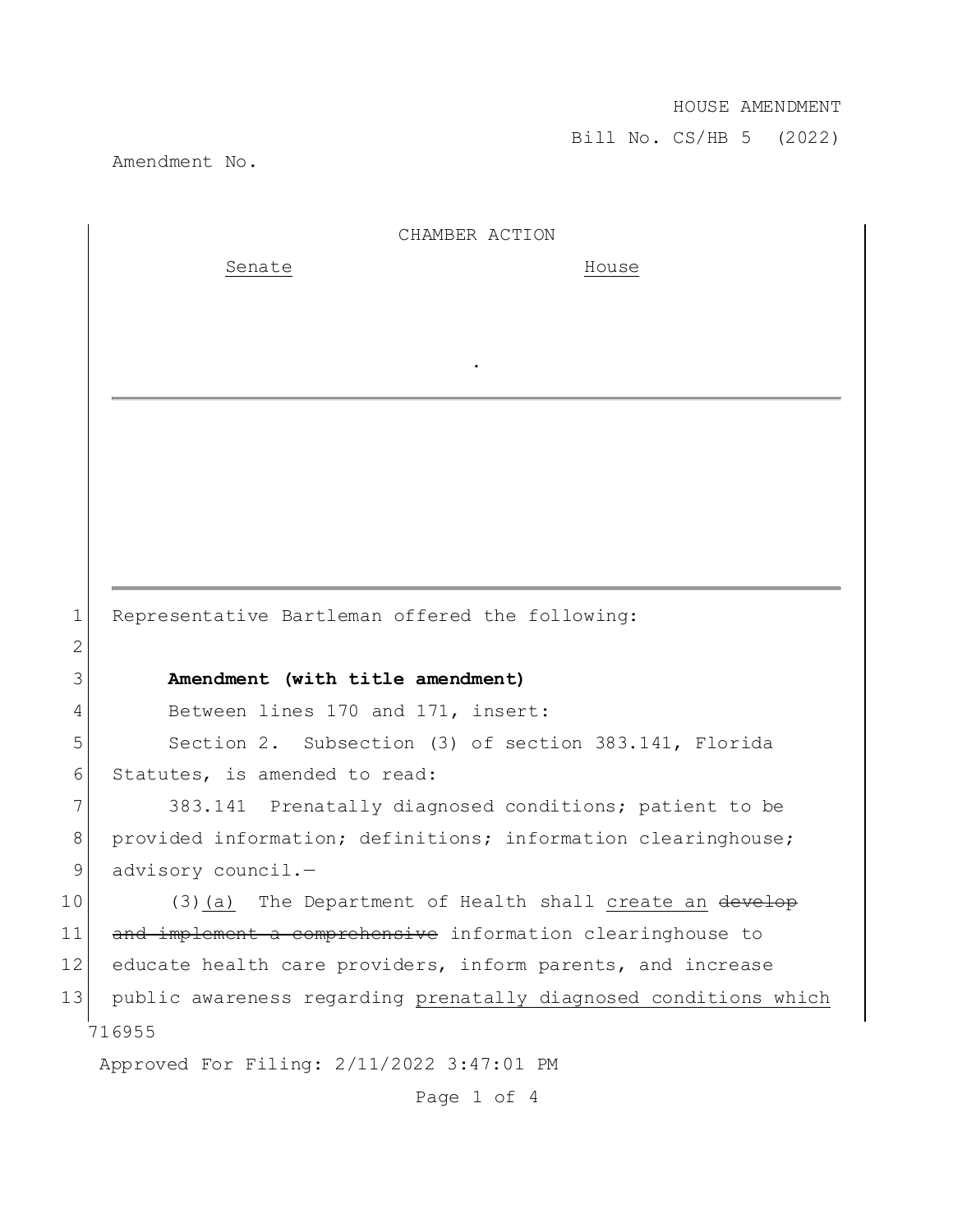Bill No. CS/HB 5 (2022)

Amendment No.

716955 Approved For Filing: 2/11/2022 3:47:01 PM 14 must include all of the following brain development, 15 developmental disabilities and delays, and all services, 16 resources, and interventions available to mitigate the effects 17 of impaired development among children. The clearinghouse must 18 use the term "unique abilities" as much as possible when 19 identifying infants or children with developmental disabilities 20 and delays. The clearinghouse must provide: 21 1. $\frac{a}{a}$  A description of the condition, including its 22 causes, effects on development, and potential complications 23 Health information on conditions that may lead to impaired 24 development of physical, learning, language, or behavioral  $25$  skills. 26 2. (b) Diagnostic tests Education and information to 27 support parents whose unborn children have been prenatally 28 diagnosed with developmental disabilities or whose children have 29 diagnosed or suspected developmental delays. 30 3. (c) Options for treatment and therapy Education and 31 training for health care providers to recognize and respond 32 appropriately to developmental disabilities, delays, 33 conditions related to disabilities or delays. Specifie 34 information approved by the advisory council shall be made 35 available to health care providers for use in counseling parents 36 whose unborn children have been prenatally diagnosed with 37 developmental disabilities or whose children have diagnosed or 38 suspected developmental delays.

Page 2 of 4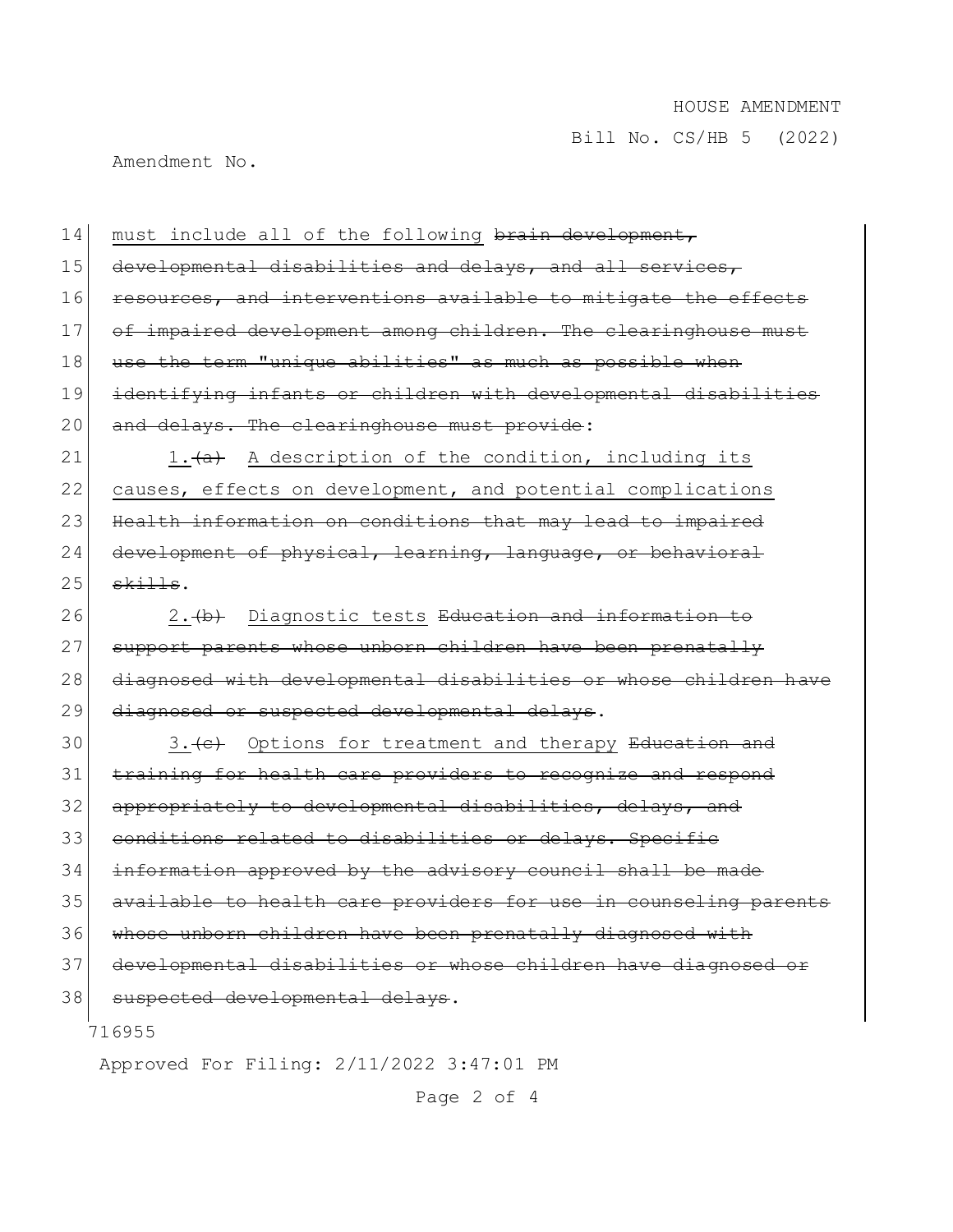## HOUSE AMENDMENT

Bill No. CS/HB 5 (2022)

Amendment No.

716955 Approved For Filing: 2/11/2022 3:47:01 PM  $39$  4.  $\left(\frac{d}{d}\right)$  Contact information for local, state, and national 40 organizations that provide educational and support services and 41 programs Promotion of public awareness of availability of 42 supportive services, such as resource centers, educational 43 programs, other support programs for parents and families, and 44 developmental evaluation and intervention services. 45 (b) With regards to the medical information provided 46 through the clearinghouse, the department shall include only 47 information that is current and based on medical evidence. 48 (c) The department shall periodically review and update 49 the information on the department's website. 50 (e) Hotlines specific to Down syndrome and other 51 prenatally diagnosed developmental disabilities. The hotlines 52 and the department's clearinghouse must provide information to 53 parents and families or other caregivers regarding the Early 54 Steps Program under s. 391.301, the Florida Diagnostic and 55 Learning Resources System, the Early Learning program, Healthy 56 Start, Help Me Grow, and any other intervention programs. 57 Information offered must include directions on 58 early intervention, rehabilitative, and habilitative services 59 and devices. 60 61 **-----------------------------------------------------** 62 **T I T L E A M E N D M E N T** 63 Remove line 7 and insert:

Page 3 of 4